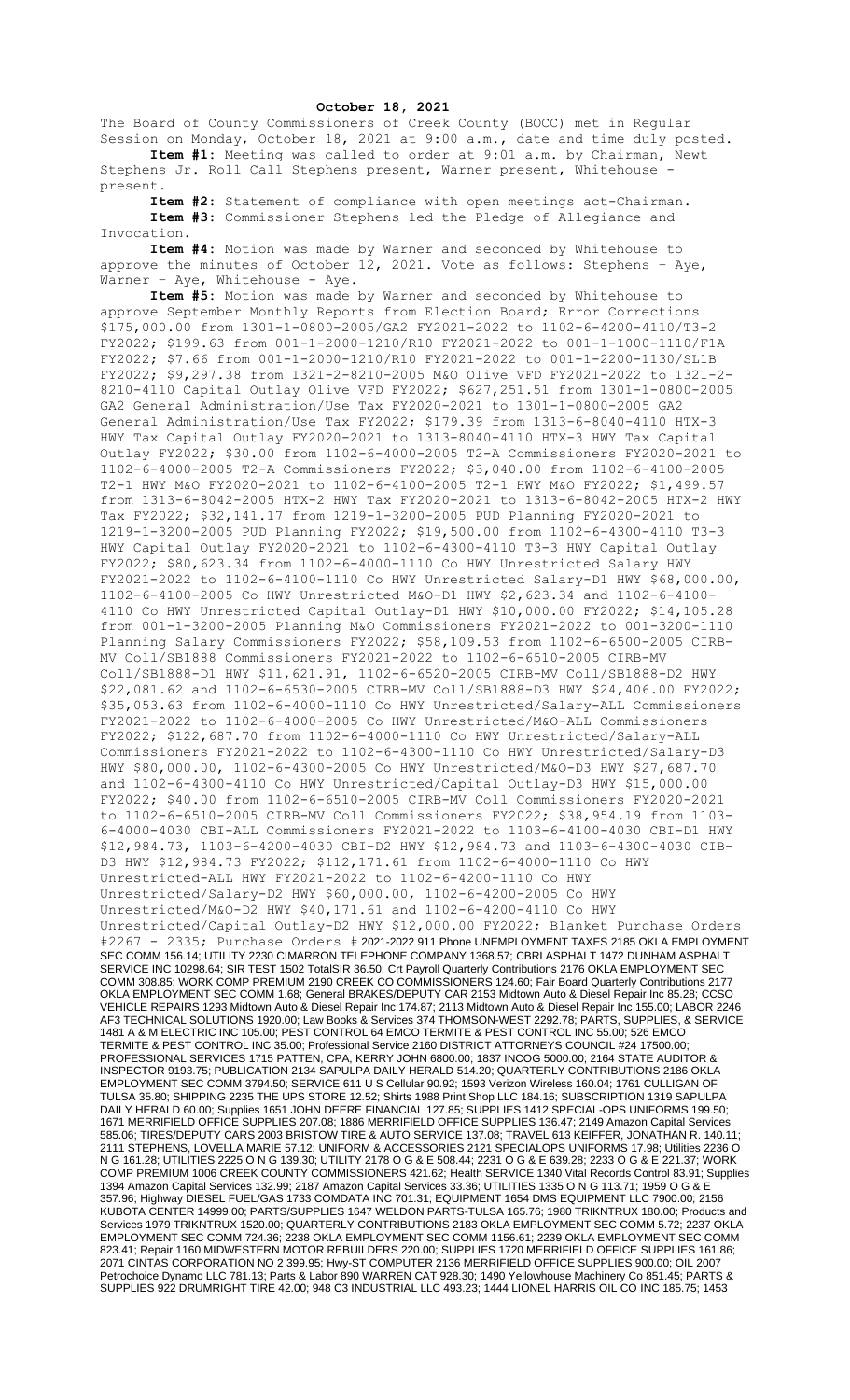AMERICAN WELDING SUPPLY INC 350.87; 1454 WELDON PARTS-TULSA 975.59; 1740 WELDON PARTS-TULSA 902.64; QUARTERLY CONTRIBUTIONS 2243 OKLA EMPLOYMENT SEC COMM 65.88; UTILITY 1433 O G & E 27.57; 2061 O G & E 59.52; Jail-ST CCJ PHONE AND INTERNET SERVICES 2184 COX BUSINESS 2077.07; CCJ VEHICLE REPAIRS 754 Midtown Auto & Diesel Repair Inc 87.50; UNEMPLOYMENT TAXES 2182 OKLA EMPLOYMENT SEC COMM 2274.24; Juv Dent-ST Plumbing Supplies 1693 MORRISON SUPPLY COMPANY 175.69; UNEMPLOYMENT TAXES 2179 OKLA EMPLOYMENT SEC COMM 1310.14; Planning/Zoning PUBLICATION 1992 SAPULPA DAILY HERALD 68.60; SUPPLIES 1728 QUADIENT FINANCE USA INC 500.00; 2161 MERRIFIELD OFFICE SUPPLIES 203.39; REAP EQUIPMENT 2253 CASCO INDUSTRIES INC 1800.00; Resale AIR FRESHENERS 782 SCENTS PLUS LLC 48.00; PIKE PASS 360 OTA PIKEPASS CENTER 4.60; Quarterly Contributions 2175 OKLA EMPLOYMENT SEC COMM 150.22; REGISTRATION 2143 ACCO 95.00; SEARCH ENGINE 758 LEXISNEXIS RISK SOLUTIONS 180.00; TAX WARRANT SERVICE 785 CREEK COUNTY SHERIFF 800.00; WORK COMP PREMIUM 371 CREEK CO COMMISSIONERS 414.14; RM&P QUARTERLY CONTRIBUTIONS 2244 OKLA EMPLOYMENT SEC COMM 29.08; WORKMAN COMP PREMIUM 2163 CREEK CO COMMISSIONERS 11.50; Safe Oklahoma - AG UNEMPLOYMENT TAXES 2180 OKLA EMPLOYMENT SEC COMM 10.20; WORK COMP PREMIUM 2172 CREEK CO COMMISSIONERS 77.25; SH Svc Fee FOOD FOR INMATES 1586 TIGER CORRECTIONAL 5384.86; UNEMPLOYMENT TAXES 2181 OKLA EMPLOYMENT SEC COMM 284.39; WORK COMP PREMIUM 2170 CREEK CO COMMISSIONERS 92.46; 2173 CREEK CO COMMISSIONERS 358.79. Vote as follows: Stephens – Aye, Warner – Aye, Whitehouse - Aye.

**Item #6: DISCUSSION** of new business. (In accordance with the Open Meetings Act, Title 25 O.S. § 311, new business is defined as any matter not known about or which could not have been reasonably foreseen within 24 hours of time of posting agenda.) Stephens just wanted to update the Board on Judge Hammers Courtroom floor. We have some issues with light weight concrete and deteriorating flooring underneath. We do not know the extent of the damage or cost yet, but will update the Board at a later time. Musser is in the process of analyzing the issue and getting a work schedule from the judges.

**Item #7:** Amended Motion was made by Warner and seconded by Whitehouse to sign the amended Transcript and Deed on property located in M Jones Lots 13 thru 15, Blk 19 located at 205 W. Oak Street, Drumright, OK that was sold in public sale on 10-4-21. There was discussion of the original Transcript brought down from Treasurer not having enough detail on the bidding process, District Attorney Max Cook advised of correction to Treasurer's Office. Vote as follows: Stephens – Aye, Warner – Aye, Whitehouse - Aye.

**Item #8: DISCUSSION ONLY/NO ACTION** to consider redistricting the Commissioners Districts pursuant to 19 O.S. 321. Stephens reviewed different projected maps with the Board. I have discussed the lines with INCOG and ODOT, I don't think we are there yet, but will continue to work on this. Stephens stated he will meet with Joy Naifeh, Election Board Secretary to review the lines with the possibility of splitting up precincts. Naifeh did have some concerns of splitting Drumright up with school bond issues that could arise. Warner stated he has a map that he has helped work up as well, I know Stephens would like to have the area by Heyburn Lake and Whitehouse would like to keep a small area down in southwestern part of Creek County. Cook asked if this was the first time that this item has been discussed on a agenda. Board responded yes, he asked how it is known that Whitehouse would like to keep a certain area. Warner responded that the map has been hanging in Commissioner's area for two years and Whitehouse has stated during public gatherings that he would like to keep that area. Cook asked Whitehouse why he would want to keep that area, Whitehouse answered he has projects planned for this area and I have a good relationship with that area. Cook warned them about jerrymandering in a situation, we want to avoid that. I would advise that we look at this real hard and not have that, we want to avoid any of those issues. Cook stated he would like to meet with each individual Commissioner and Andrew Goforth to further discuss.

**Item #9: DISCUSSION ONLY/NO ACTION** regarding the administration of the county website. Warner stated he has received calls from the entities, I believe they are all capable of providing the site. I have discussed needs with Civic Plus price ranges from \$30,000.00 to \$150,000.00, with an annual fee of \$2,500.00 to \$35,000.00, Brooks Jeffrey price ranges from \$2,000.00 to \$5,000.00, with a \$1000.00 annual fee and Upward Media. I still need to speak with JDE. Upward Media, Micah Choquette spoke briefly about his experience in custom sites, he has designed Sapulpa Times, Tulsa World site in 2010 and has local businesses and non-profits, currently. Warner spoke to Choquette about ADA compliance and if he is aware of all the details needed. There was further discussion of the type of software he will use, I use open-source software. Stephens stated he would like the websites to be consistent with others and create a harmony between them. I know the Clerk and Sheriff both have good sites; I would like to make sure the site is user friendly and not a lot different from others. There was discussion of whether or not it would be possible to merge the Commissioners site with the existing County Clerk site, just adding to it. Mortazavi and Stephens stated each site posts a lot of the same information already. Warner stated he will look into that with Brooks Jeffery and get back to the Board.

**Item #10:** Amended Motion was made by Warner and seconded by Whitehouse to award **Bid#21- 17 Emergency Management Storage Building Expansion** per recommendations of Glen Musser to Reco, in the amount of \$298,700.00, using the ARPA monies approving transferring \$298,700.00 from 1566-1-2000-1110 ARPA Salary Commissioners FY2021-2022 to 1566-1-2000-4110 ARPA Capital Outlay Commissioners FY2022 and assigning a project number of 1566-1.7-2700-4110.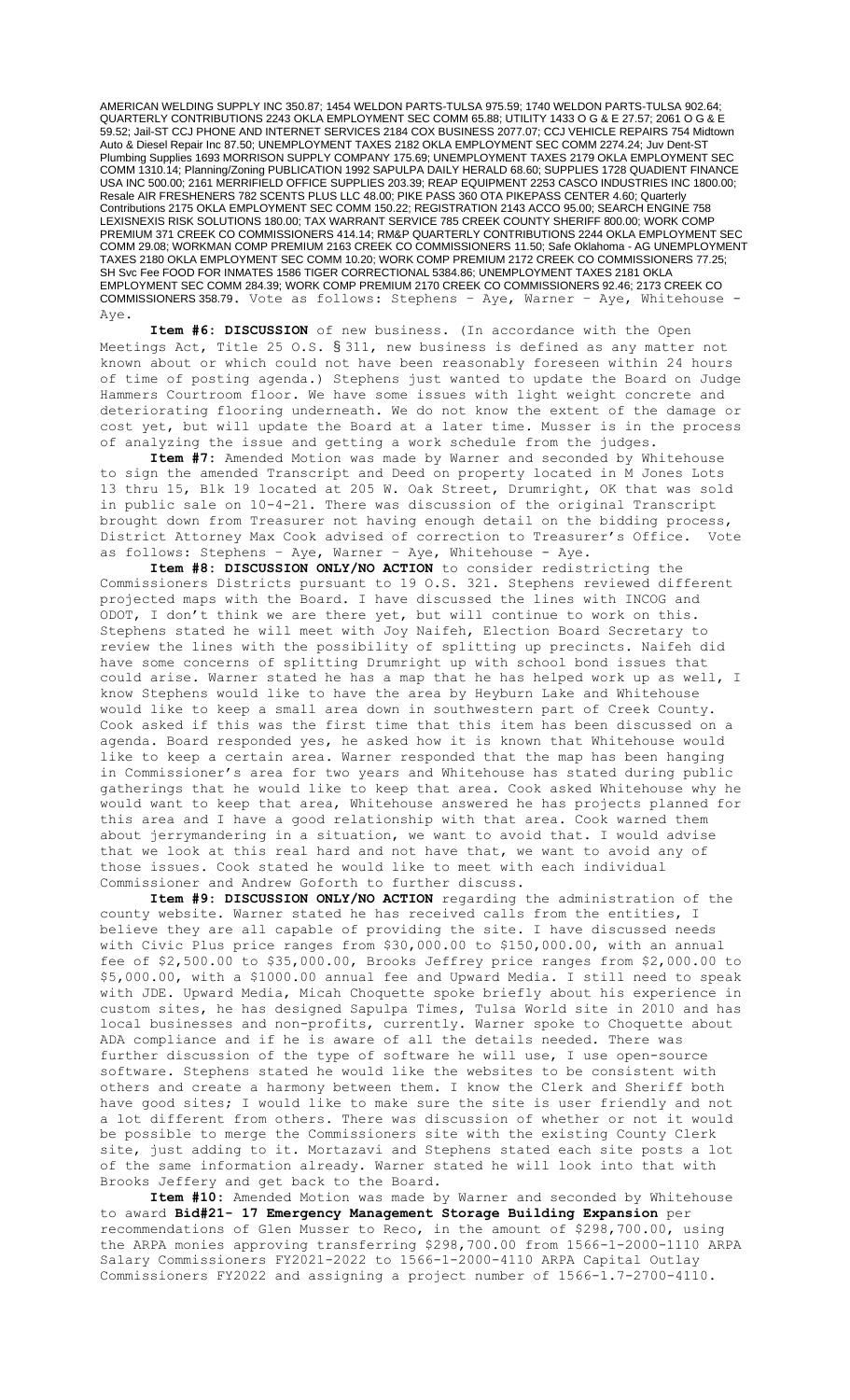Musser stated that Construction Enterprises, Inc excluded bond capabilities from bid. With any Title 61 bid, it is required by statute to have bid bonds. So, with that being an item requested in our invitation to bid, they have disqualified themselves and they deviated from the original specs. Musser stated he has reviewed the bid from Reco with the company and verified they have followed the specs. There was discussion of approving a 15% contingency with the motion as well, but Warner didn't fill the need to do so. You can always come back with a change order, if needed. Warner asked Musser if this amount is what you initially thought the cost would be, Musser stated I thought it would be around \$250,000.00, but with the increases in cost due to COVID, it's probably about right. Vote as follows: Stephens – Aye, Warner – Aye, Whitehouse - Aye.

**Item #11:** Motion was made by Warner and seconded by Whitehouse to approve hiring Robert Wonn to appraise twenty-six buildings and the fountain being 27 being no charge in the amount of \$3,250.00 to get the true values of property and send to ACCO for updating. Stephens stated he has spoken with Wonn and the cost would be \$125.00 per parcel. I brought this before the Board a few weeks ago trying to get accurate values on our properties. I spoke with and JaNell said her appraising guy is too busy. She agreed the \$125.00 per parcel is a fair price and is confident that he can provide an accurate value. Stephens stated we have twenty-six buildings and the water fountain would make twenty-seven. Vote as follows: Stephens – Aye, Warner – Aye, Whitehouse - Aye.

**Item #12: DISCUSSION ONLY/NO ACTION** on purchasing a hydraulic hammer attachment for use by all three county highway departments. Stephens stated Whitehouse had asked if I had a hammer, I stated no. This is something that the county could utilize, so I looked into getting three quotes, I received quotes on a MB-160 hammer from White Star for \$8,200.00, OTC Equipment for \$9,664.00 and Kirby Smith Machinery Inc., for \$11,509.00 smaller hammer and \$14,435.75 large hammer. Stephens stated he has not had any problems with Bob Cat brand. Whitehouse asked if it could cross with a John Deere Skid Steer, I have had some issues with Bob Cat and it not being able cross with different machines. Stephens told Whitehouse to contact Mike and go over what equipment District #3 has and make sure it will work or find something that will be universal.

**Item #13: DISCUSSION ONLY** regarding a 2" asphalt overlay project for W. 261st St. S., with work being done by Dunham Asphalt in Bristow, District #3. This item has been placed on the agenda for informational purposes. Whitehouse stated they have been changing out some tinhorns and are gearing up for this project. There was discussion with Jana Thomas, Purchasing Agent about this being an item for information on the agenda. Thomas referenced a conversation with Goforth, about projects being done and no public notification is following. Stephens and Warner, both disagree it is needed, we are acting within the law, working with our own money, in our own districts and within statutory requirements, I don't see why this needs to be on here.

**Item #14:** Motion was made by Warner and seconded by Whitehouse to sign **Resolution#2021-149** correcting Resolution#2021-59 and Resolution#2021-59A surplussing a 2019 John Deere 60G Compact Excavator INV#193-308-0013 Serial#1FF060GXPKJ291061, District #3 and **Resolution#2021-149A** disposing of the same to be filed with insurance company and **Resolution#2021-150** correcting Resolution#2021-137 and Resolution#2021-137A surplussing a 2018 John Deere 333G Compact Track Loader INV#193-332-0062 Serial#1T0333GMTJF345263 and **Resolution#2021-150A** disposing of the same to be traded. Whitehouse stated some equipment got mixed up and then the one we were going to trade-in sunk and now has to be turned over to insurance. Vote

as follows: Stephens – Aye, Warner – Aye, Whitehouse - Aye. **Item #15:** Motion was made by Warner and seconded by Whitehouse to renew Retiree Community Care Insurance for 2022. Warner stated the Alternate plan has slightly decreased from \$232.40 to \$223.70. The Choice Plan remained the same at \$112.00. Tandra McClellan reminded the Board, this is insurance for the Retiree's and if they participate in this insurance OPERS gives a \$105.00 subsidy. Warner asked about how many retirees do we have with this plan, McClellan stated about forty. Also, we have meeting scheduled if any retiree calls, they will be receiving correspondence shortly. Vote as follows: Stephens – Aye, Warner – Aye, Whitehouse - Aye.

**Item #16:** Motion was made by Warner and seconded by Whitehouse to approve increasing the County's charitable reimbursement rate for cremations from \$185.00 to \$200.00. Stephens stated they have received a request from Green Hill, we have always paid \$185.00, when it really costs \$200.00. Green Hill has been just eating that extra \$15.00, they asked if we would be interested in matching the actual cost of \$200.00. This is something we are statutorily required to do, we budgeted for \$15,000.00 and if we need to add more to account, we can transfer some. Dana Logsdon, Deputy Commissioner stated we usually have some carryover and we should be able to provide the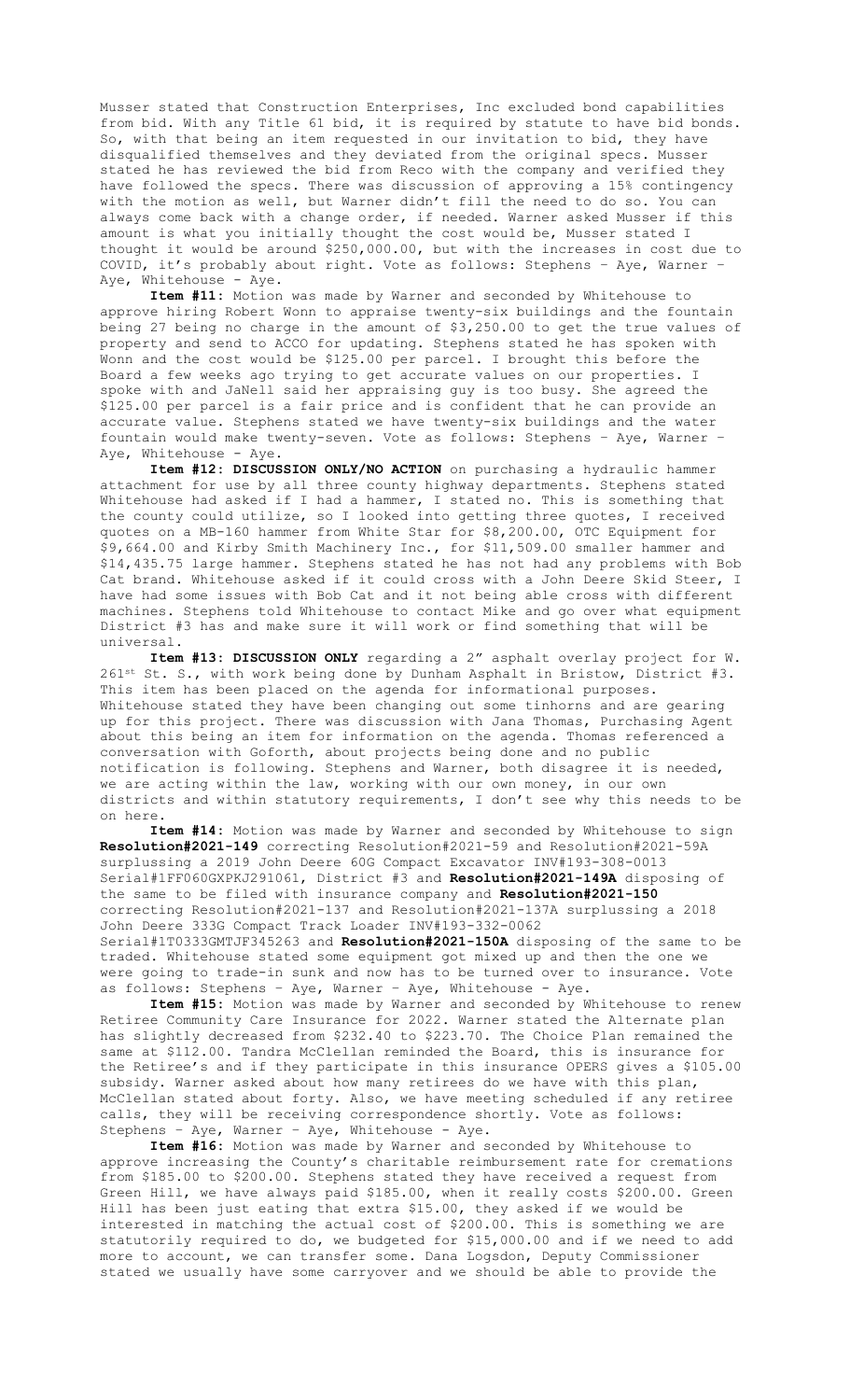extra \$15.00. Vote as follows: Stephens – Aye, Warner – Aye, Whitehouse - Aye.

**Item #17:** Motion was made by Warner and seconded by Whitehouse for the Allocation of Beverage Tax to be distributed as follows Bristow \$4,133.90; Depew \$466.90; Drumright \$2,851.70; Kellyville \$1,127.75; Kiefer \$1,652.12; Lawrence Creek \$147.25; Mannford \$3,016.91; Mounds \$1,145.71; Oilton \$994.86; Sapulpa \$20,148.67; Shamrock \$100.56; Slick \$129.30. Vote as follows: Stephens – Aye, Warner – Aye, Whitehouse - Aye.

**Item #18:** Motion was made by Warner and seconded by Whitehouse to sign **Resolution#2021-151** directing the Creek County Treasurer to credit the Creek County General Government Maintenance and Operations Fund 001-1-2000-2005/R2 with funds from the Creek County Court Clerk's Office Fund for reimbursement of utility payments, in the amount of \$187.43, as per O.S. 335, and procedures implemented by the State Auditor's Office. Vote as follows: Stephens – Aye, Warner – Aye, Whitehouse - Aye.

**Item #19:** Motion was made by Stephens and seconded by Warner to approve Utility Permit from Oklahoma Communications Systems Mounds dba TDS Telecom per County Specs for fiber optic cable by boring/plowing, size of line 100' of 12 count fiber optic cable, size of casing 1.25", to cross and parallel W. 176th St. S. approximately 0.73 miles E. of the intersection with St HWY75, further described as 2,567' E. of the S.E. of the N.E. corner of Section 31, T17N, R12E in District #1. Vote as follows: Stephens – Aye, Warner – Aye, Whitehouse - Aye.

**Item #20:** Motion was made by Stephens and seconded by Warner to approve Utility Permit from Creek County Rural Water District #2 per County Specs for water service line by boring 60' ditch to ditch, size of line 1", size of casing 2", to cross  $49th$  W. Ave approximately .9 miles N. of  $91st$  &  $49th$  W. Ave, further described as 626' N. of Section 16, T18N, R12E in District #1. Vote as follows: Stephens – Aye, Warner – Aye, Whitehouse - Aye.

**Item #21:** Motion was made by Stephens and seconded by Warner to approve Utility Permit from Creek County Rural Water District #2 per County Specs for water service line by boring 40' ditch to ditch, to cross 129335 S. 33rd W. Ave approximately S. of 131st & 33rd W. Ave, further described as 6' W. of the N.E. corner of Section 4, T17N, R12E in District #1. Stephens stated this is Tulsa County, but we have the part of 33rd W. Ave and will approve it per county specs. Vote as follows: Stephens – Aye, Warner – Aye, Whitehouse - Aye.

**Item #22:** Motion was made by Stephens and seconded by Whitehouse to approve Utility Permit from Oklahoma Natural Gas Company per County Specs for natural gas pipeline by boring, size of line ¾" HDPE, to cross Hilton Rd. approximately 0.3 miles N. & 2.13 miles W. of US-75 & SH-364, further described as the S.E. of the N.E. corner of Section 29, T18N, R12E in District #1. Vote as follows: Stephens – Aye, Warner – Aye, Whitehouse - Aye.

**Item #23:** Motion was made by Stephens and seconded by Whitehouse to approve Utility Permit from Oklahoma Natural Gas Company per County Specs for natural gas pipeline by boring, size of line ¾" HDPE, to cross S. 120<sup>th</sup> W. Ave approximately 1.17 miles S. & 3.53 miles W. of US-75 Alt. & SH-67, further described as 1,056' S. & 2,302' W. of the N.E. corner of Section 27, T17N, R11E in District #1. Vote as follows: Stephens – Aye, Warner – Aye, Whitehouse - Aye.

**Item #24:** Motion was made by Stephens and seconded by Warner to approve Utility Permit from Oklahoma Natural Gas Company per County Specs extending it from 30 days to 45 days for natural gas pipeline by boring, size of line 2" HDPE, 4" HDPE &  $\frac{3}{4}$ " HDPE, to cross S. 54<sup>th</sup> W. Ave & S. 56<sup>th</sup> W. Ave & W. 85<sup>th</sup> St. S. approximately 0.98 miles N. & 1.94 miles E. of SH-66 & SH-364, further described as the N.E. corner of Section 17, T18N, R12E in District #1. Vote as follows: Stephens – Aye, Warner – Aye, Whitehouse - Aye.

**Item #25:** Motion was made by Warner and seconded by Whitehouse to approve Utility Permit from Phillips 66 Carrier, LLC per County Specs extending to 45 days from original approval on 7/19/21 for 60 days for 12" steel pipeline by bore, open cut and HDD, size of line 12", to cross S. 177<sup>th</sup> W. Ave approximately 895' S. of W. 61st St. S. and 2,572' S.E. of the N.W. corner of Section 1, T18N, R10E, W. 71<sup>st</sup> St. S. approximately 2,900' E. of N. 3280 Rd and 2,900' E. of N.W. corner of Section 12, T18N, R10E, W. 81st St. S. approximately 2,945' NE of S. 193rd W. Ave and 3,000' E. of the N.W. corner of Section 13, T18N, R10E, W. 83rd St. S. approximately 600' NE of S. 177<sup>th</sup> W. Ave and 1,400' SW of the N.E. corner of Section 13, T18N, R10E, W. 91st St. S. approximately 85' E. of S. 177th W. Ave and 85' E. of the N.W. corner of Section 19, T18N, R11E, S. 161st W. Ave approximately 105' N. of W. 101st St. S. and 105' N. of the S.W. corner of Section 20, T18N, R11E, S. 153<sup>rd</sup> W. Ave approximately 105' N. of W. 101st St. S. and 105' N. of the S.E. corner of S.W. Section 20, T18N, R11E, S. 145<sup>th</sup> W. Ave approximately 105' N. of W. 101st S. and 105' N. of S.E. corner of Section 20, T18N, R11E, S. 177th W. Ave approximately 895' S. of W. 61st St. S. and 2,572' SE of the N.W. corner of Section 1, T18N, R10E, W. 71st St. S. approximately 2,900' E. of N.3280 Rd and 2,900' E. of the N.W. corner of Section 12, T18N, R10E, W. 81st St. S.